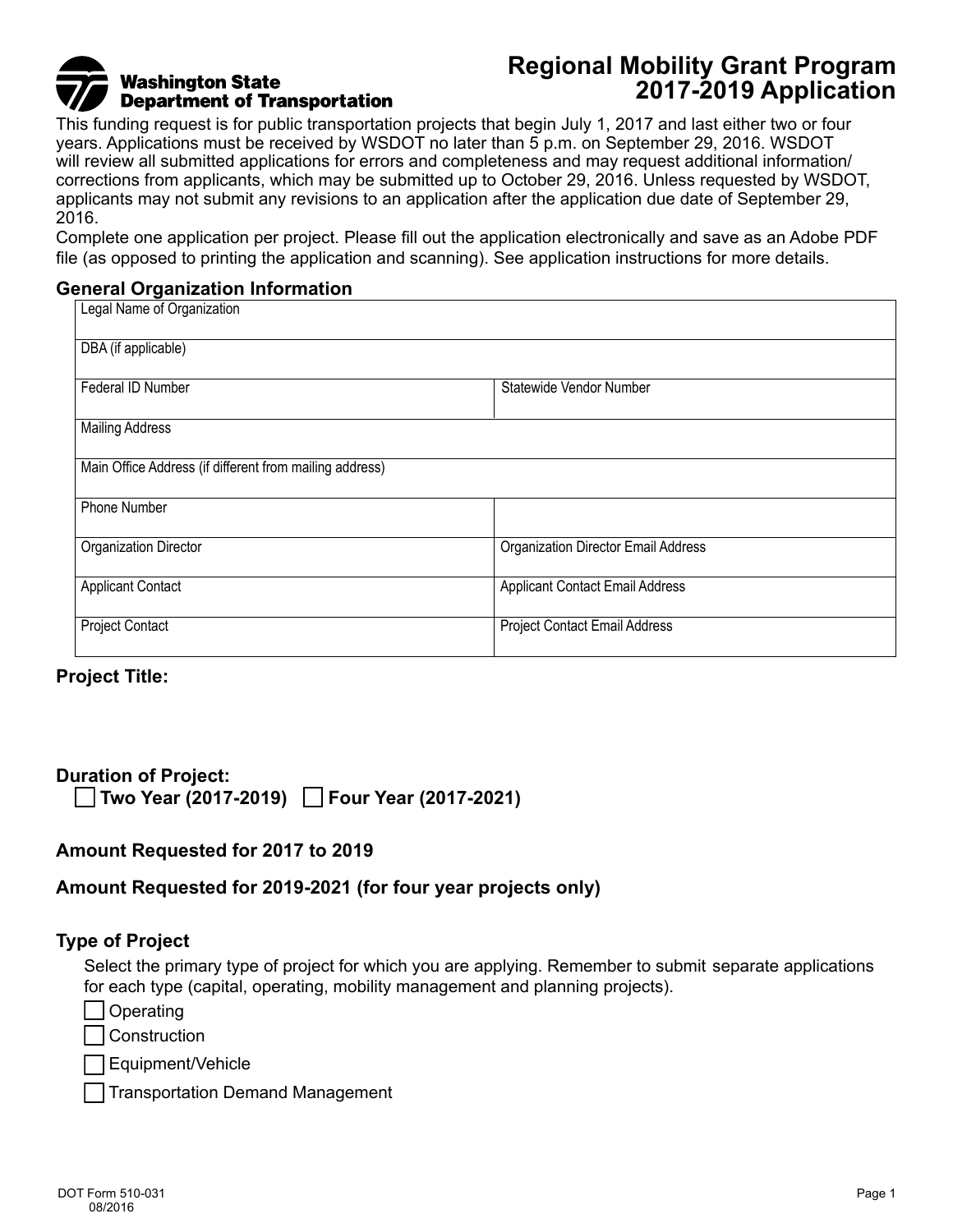1. What is the proposed scope of work for this project?

2a. What transportation performance problem is this project designed to address?

2b. How does this proposal address the problem?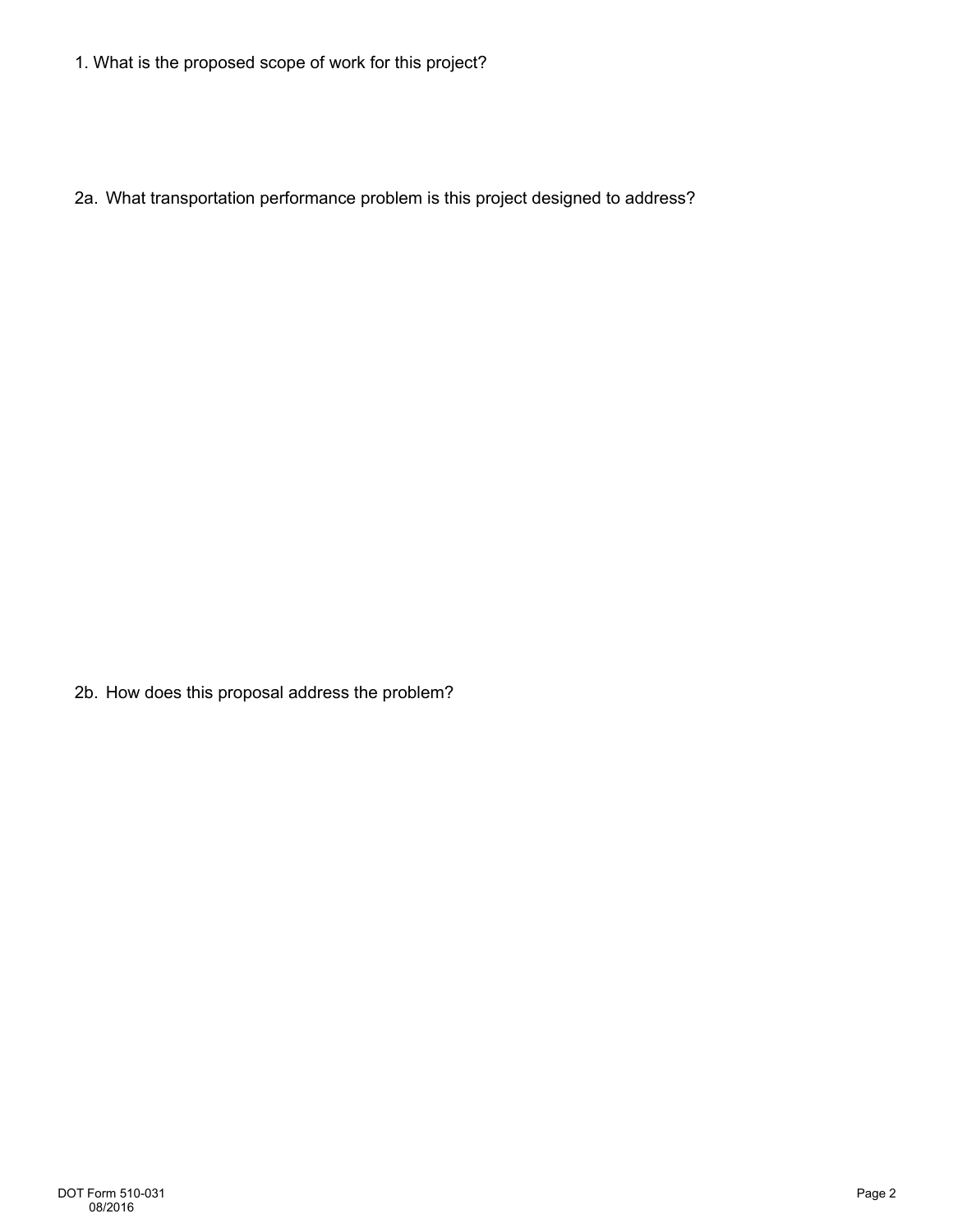2c. Is the need for the project and/or the project itself identified in any local or regional plans? If so, please list the plans and /or describe.

3. If your project is in a county with a population of 700,000 or more that borders Puget Sound, please describe the coordination used to develop the project and the level of integration represented by the project. Otherwise, please leave this section blank.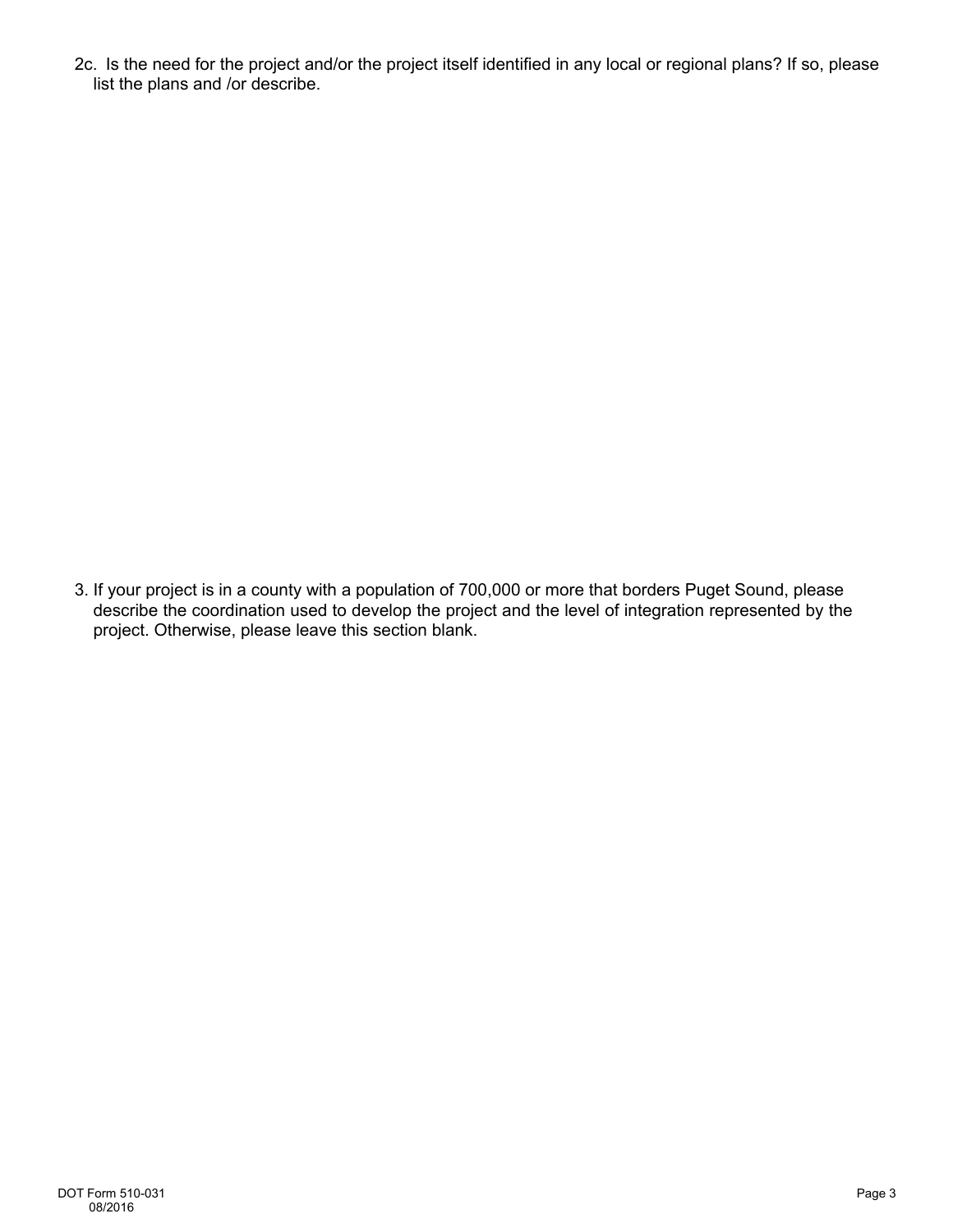4. Describe the congestion, inefficiencies, and/or capacity constraints this project will address. Relate the proposed project to one of the following four indicators of transportation system performance: WSDOT identified congested corridors; locally identified corridors with level of service D, E, or F; evaluation of transit capacity; or evaluation of existing park and ride capacity. See application instructions for more details.

5. How will the proposed project improve connectivity between counties and regional population centers? Include descriptions of any improved modal connections and services, new public transportation services where none currently exist, and/or expanded public transportation capacity in areas currently served by public transportation.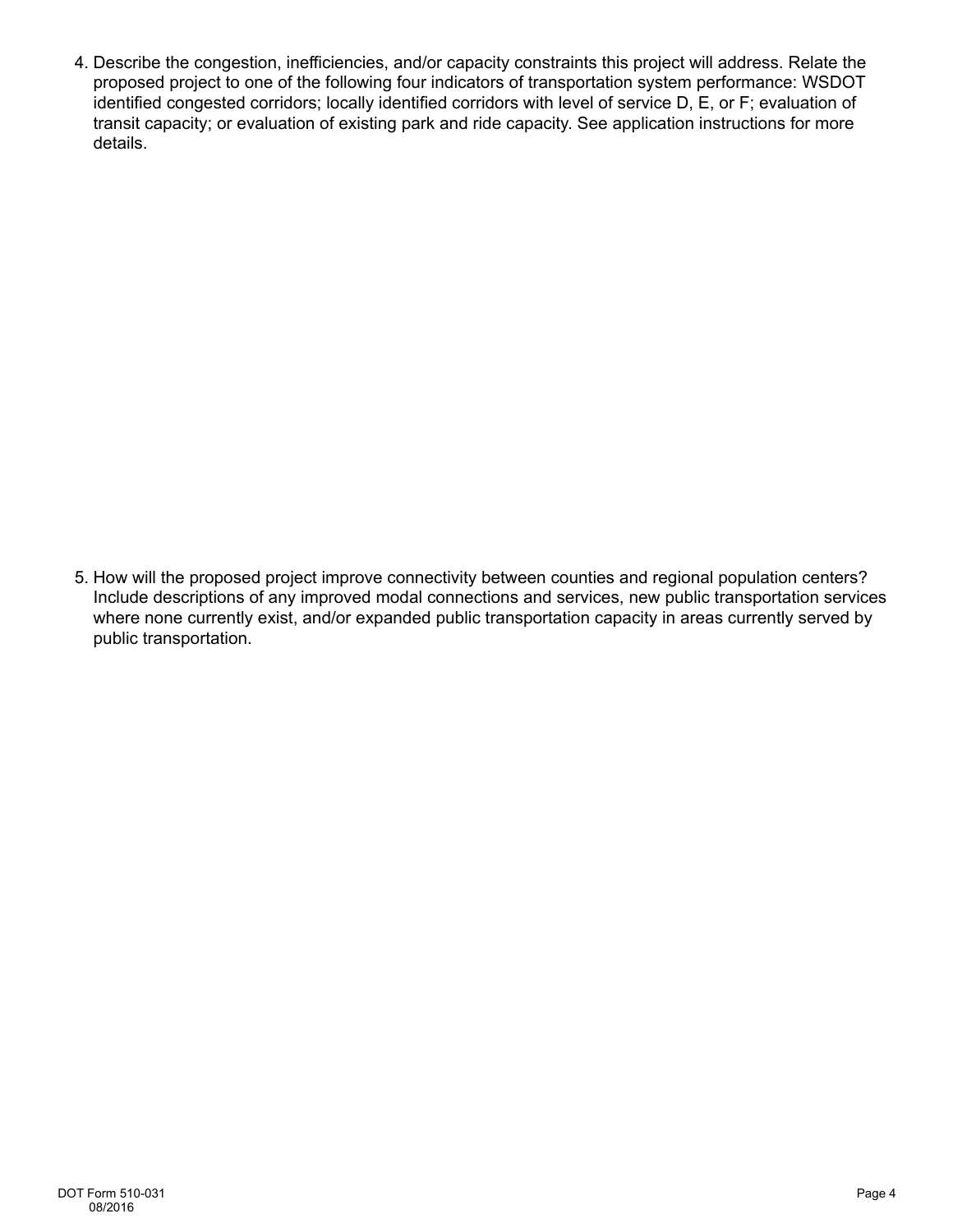## **Project Schedule**

6a. Complete the appropriate sections of the table below.

| <b>Construction Project Activities</b>                                  | <b>Completion</b><br><b>Date</b><br>(mm/yy) | <b>Notes</b> |
|-------------------------------------------------------------------------|---------------------------------------------|--------------|
| Initiate Design                                                         |                                             |              |
| 30% Design                                                              |                                             |              |
| 60% Design                                                              |                                             |              |
| 90% Design                                                              |                                             |              |
| Executive Order 05-05 review                                            |                                             |              |
| Environmental documentation complete (NEPA/SEPA)                        |                                             |              |
| Environmental permits received                                          |                                             |              |
| Property acquisition (lease or purchase)                                |                                             |              |
| Utility relocation                                                      |                                             |              |
| Contract advertisement                                                  |                                             |              |
| Contract award                                                          |                                             |              |
| Construction work start                                                 |                                             |              |
| Construction 25% complete                                               |                                             |              |
| Construction 50% complete                                               |                                             |              |
| Construction 75% complete                                               |                                             |              |
| Operationally complete                                                  |                                             |              |
| Physical completion                                                     |                                             |              |
| <b>Vehicle/Equipment Project Activities</b>                             | <b>Completion</b><br><b>Date</b>            | <b>Notes</b> |
| Request for proposals (RFP) or Invitation for bid (IFB)<br>publish date |                                             |              |
| Contract award                                                          |                                             |              |
| First vehicle delivery date                                             |                                             |              |
| All vehicles accepted                                                   |                                             |              |
| <b>Operating Project Activities</b>                                     | <b>Completion</b><br><b>Date</b>            | <b>Notes</b> |
| Start service                                                           |                                             |              |

6b. Describe work that has already been accomplished in support of the proposed project, and identify any and all schedule risks that may impact timely completion of the project.

Complete service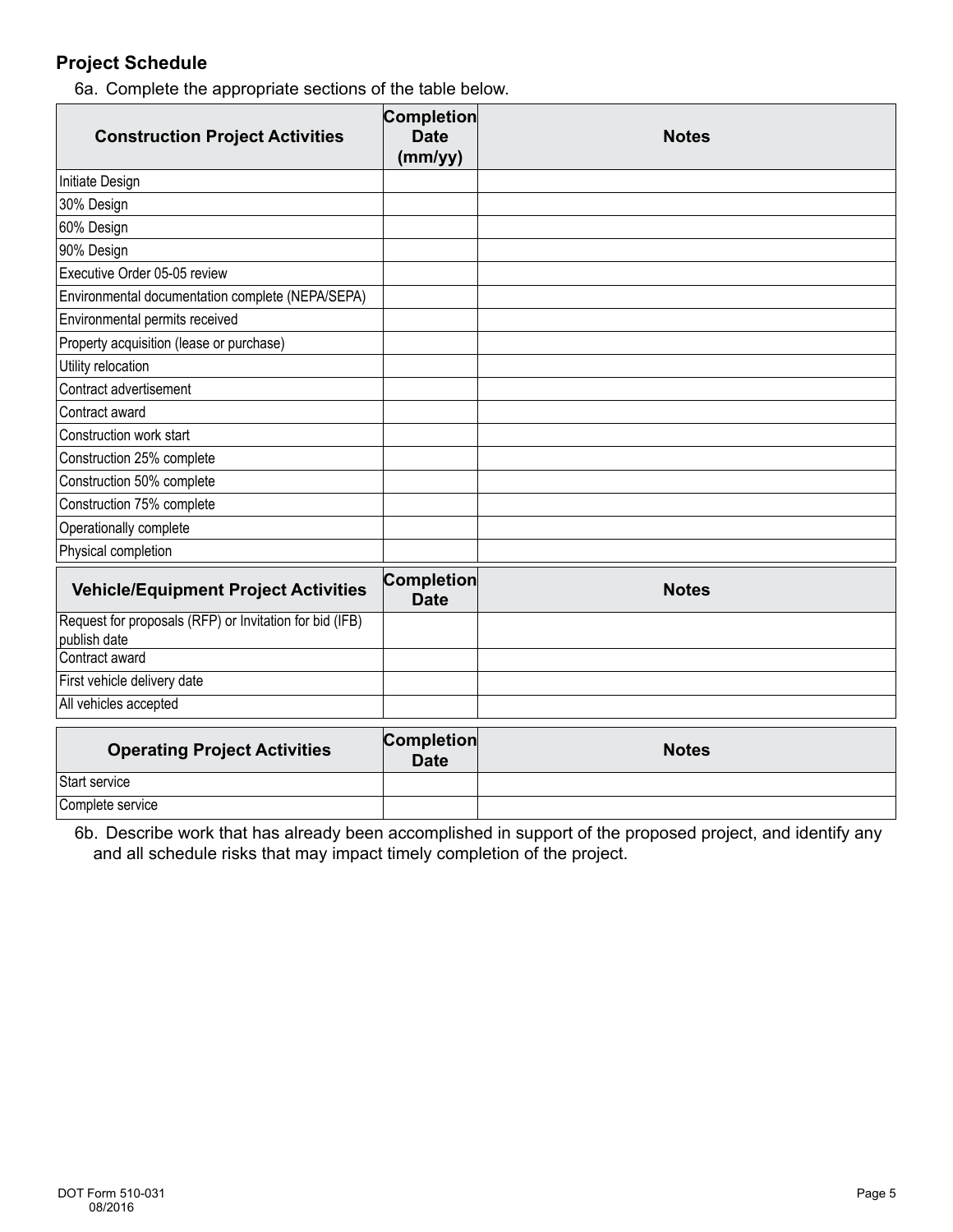## **Budget**

#### 7a. Financial Plan

Identify the schedule for the following project activities. If an activity has already started, describe the status of the activity in the notes section. If an activity does not apply to your project, denote as not applicable (N/A).

|                                                                      | <b>Funding Sources and Amounts</b> |                    |                    |             |         |                         |                         |
|----------------------------------------------------------------------|------------------------------------|--------------------|--------------------|-------------|---------|-------------------------|-------------------------|
| <b>Project Activity</b>                                              |                                    | Regional           |                    |             |         |                         |                         |
|                                                                      | <b>Total Project</b>               | Mobility           | <b>Other State</b> |             | Federal |                         |                         |
|                                                                      | Funds                              | <b>Grant Funds</b> | Funds              | Local Funds | Funds   | Other Funds Useful Life |                         |
| Administrative overhead                                              | \$0                                |                    |                    |             |         |                         |                         |
| Project design (Preliminary<br>Engineering (PE))                     | \$0                                |                    |                    |             |         |                         |                         |
| Park and ride surface lot                                            | \$0                                |                    |                    |             |         |                         | 25                      |
| Park and ride parking structure                                      | \$0                                |                    |                    |             |         |                         | 50                      |
| <b>Transit center</b>                                                | \$0                                |                    |                    |             |         |                         | 25                      |
| Transit only, HOV, and BAT lanes                                     | \$0                                |                    |                    |             |         |                         | 20                      |
| Bus bulbs and sidewalks                                              | \$0                                |                    |                    |             |         |                         | 20                      |
| Pedestrian/bicycle trail connections                                 | \$0                                |                    |                    |             |         |                         | 25                      |
| <b>Bus shelters</b>                                                  | \$0                                |                    |                    |             |         |                         | 15                      |
| Transit signal priority                                              | \$0                                |                    |                    |             |         |                         | 15                      |
| Security systems                                                     | \$0                                |                    |                    |             |         |                         | 10                      |
| Passenger/bicycle amenities                                          | \$0                                |                    |                    |             |         |                         | $\overline{7}$          |
| <b>Transportation demand management</b><br>(TDM)                     | \$0                                |                    |                    |             |         |                         | 1.5x length of<br>grant |
| Promotion outreach/advertising                                       | \$0                                |                    |                    |             |         |                         | length of grant         |
| New bus route, extended bus route,<br>increased frequency            | \$0                                |                    |                    |             |         |                         | 1.5x length of<br>grant |
| Street/train car rolling stock                                       | \$0                                |                    |                    |             |         |                         | 30                      |
| Fixed guideway                                                       | \$0                                |                    |                    |             |         |                         | 30                      |
| Cutaway bus van chassis                                              | \$0                                |                    |                    |             |         |                         | 5                       |
| Cutaway bus truck chassis                                            | \$0                                |                    |                    |             |         |                         | 7                       |
| Rolling stock buses                                                  | \$0                                |                    |                    |             |         |                         | 12                      |
| Land acquisition (purchase)                                          | \$0                                |                    |                    |             |         |                         |                         |
| Land acquisition (lease)                                             | \$0                                |                    |                    |             |         |                         | length of lease         |
| Other                                                                |                                    |                    |                    |             |         |                         |                         |
| 1                                                                    | \$0                                |                    |                    |             |         |                         |                         |
| $\overline{2}$                                                       | \$0                                |                    |                    |             |         |                         |                         |
| $\overline{3}$                                                       | \$0                                |                    |                    |             |         |                         |                         |
| <b>Total Project Cost</b>                                            | \$0                                | \$0                | \$0                | \$0         | \$0     | \$0                     |                         |
| % of RMG Contribution to Overall Project Cost<br>(not to exceed 80%) |                                    |                    |                    |             |         |                         |                         |

7b. Please identify the specific source(s) and the status of matching funds for the proposed project. If the matching funds are not yet secured, please describe measures being taken to mitigate the risk of not having sufficient funds to implement the proposed project.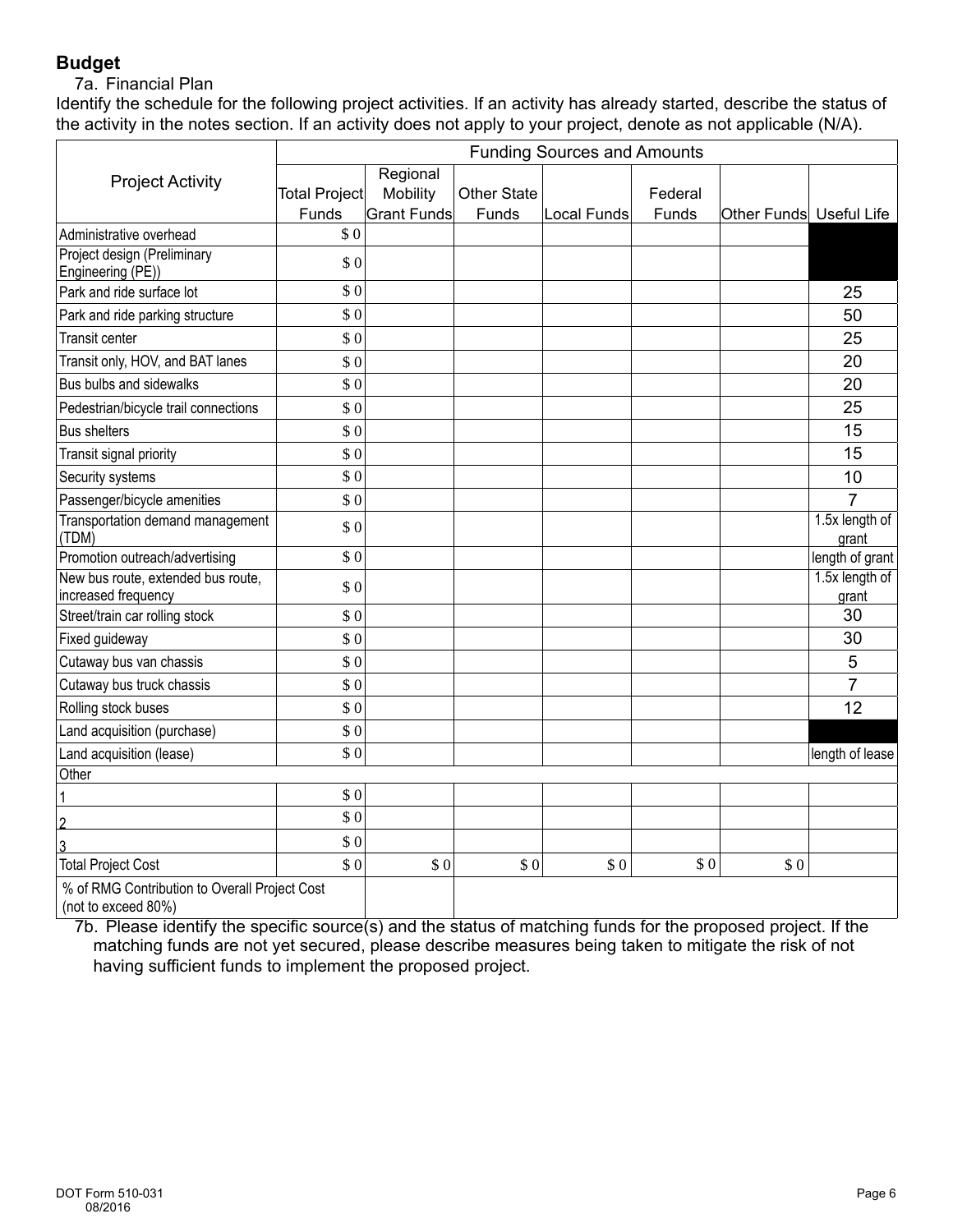- 8. For projects that involve the purchase of vehicles, will the vehicles meet the requirements set forth in WAC 194-29\* (PRACTICABLE USE OF ELECTRICITY AND BIOFUELS TO FUEL LOCAL GOVERNMENT VEHICLES, VESSELS, AND CONSTRUCTION EQUIPMENT) by June 1, 2018? \*This section is contingent upon the final adoption of WAC 194-29.
	- $\Box$ Yes  $\Box$ No

If yes, please describe how your purchasing plans meet the requirements of the rules.

If no, use the evaluation criteria for each section below to explain why it is not practicable to procure any of the vehicle types listed.

ELECTRIC or ELECTRIC HYBRID

Does not meet your operational needs

Cannot meet charging requirements during routine use or through fleet management strategies

 Lifecycle cost is greater than the lifecycle cost of the vehicle that your agency would otherwise procure Please explain your answer.

FUELED IN WHOLE OR IN PART BY NATURAL GAS OR PROPANE

Does not meet your operational needs

 Lifecycle cost is greater than the lifecycle cost of the vehicle that your agency would otherwise procure Please explain your answer.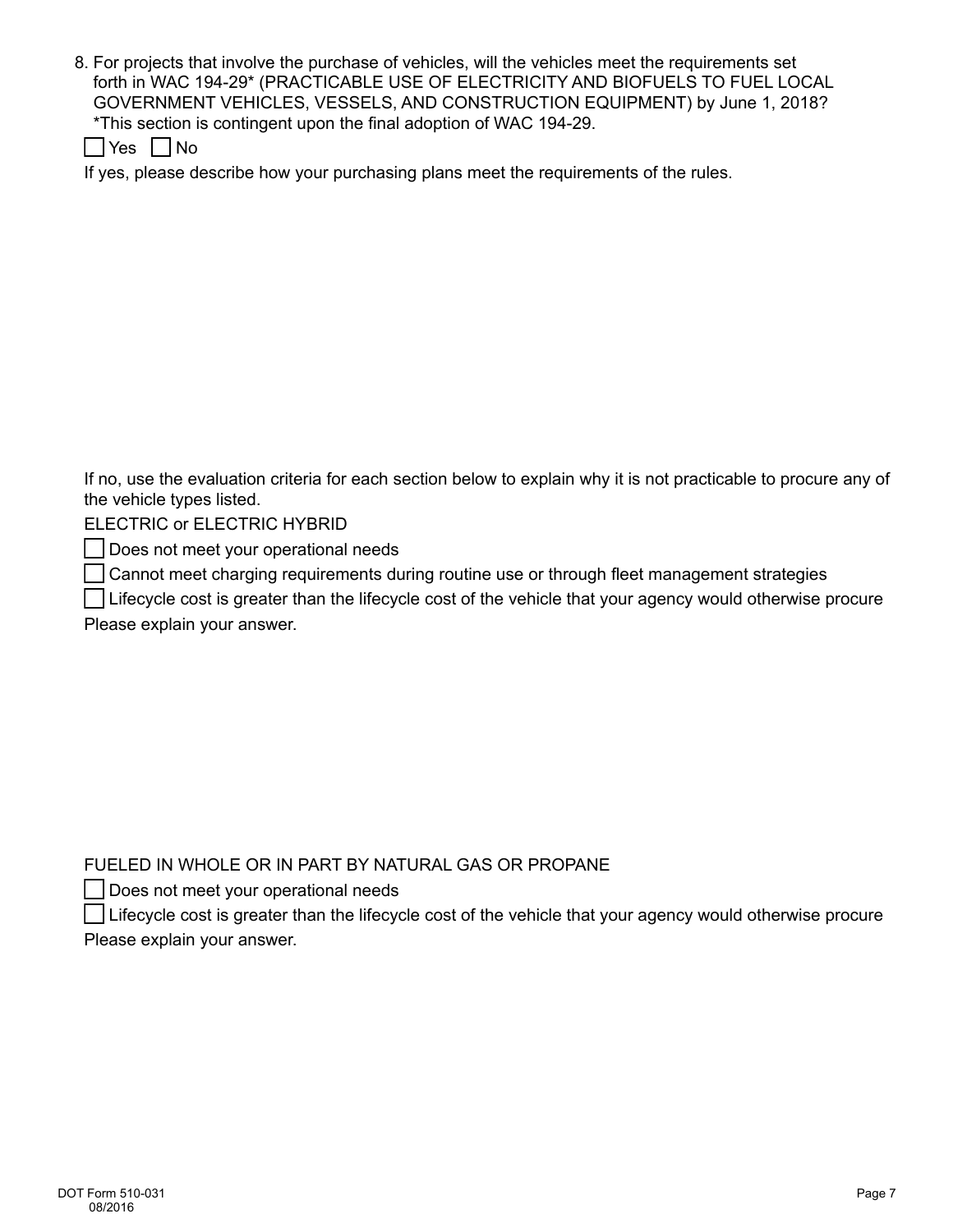9a. What Vehicle Trip (VT) and Vehicle Miles Traveled (VMT) reductions will your project achieve in Year 1 and Year 4?

|                   | VMT |
|-------------------|-----|
| Year 1 reductions |     |
| Year 4 reductions |     |

9b. Please describe the methodology and assumptions used to derive these estimates and attach supporting calculations.

#### **Application Authority**

This application must be certified by someone authorized or delegated to sign contracts on behalf of your organization, such as the board chairperson or chief executive officer. Applications submitted without the checkbox selected will be rejected by WSDOT and will not be considered for grant funding.

 $\Box$  I certify, to the best of my knowledge, that the information in this application packet is true and accurate and that this organization has the necessary fiscal, data collection and managerial capabilities to implement and manage the project(s) associated with this application(s).

Name

Title **Date**